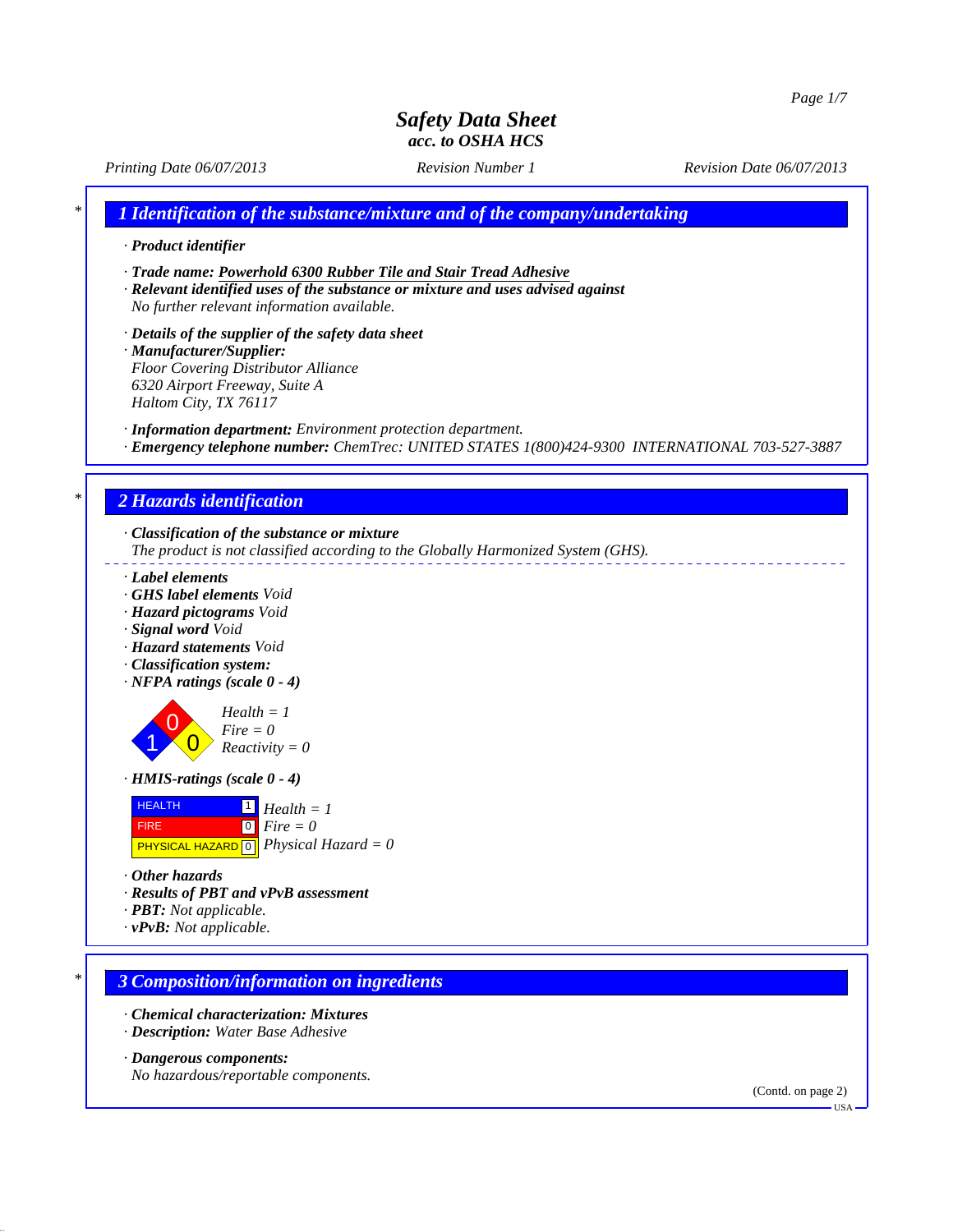*Printing Date 06/07/2013 Revision Number 1 Revision Date 06/07/2013*

*Trade name: Powerhold 6300 Rubber Tile and Stair Tread Adhesive*

(Contd. of page 1)

*7732-18-5 water, distilled, conductivity or of similar purity 25-50%*

### *\* 4 First aid measures*

*· Description of first aid measures*

- *· After inhalation:*
- *Supply fresh air or oxygen; call for doctor.*
- *In case of unconsciousness place patient stably in side position for transportation.*
- *· After skin contact: Immediately wash with water and soap and rinse thoroughly.*
- *· After eye contact: Rinse opened eye for several minutes under running water.*
- *· After swallowing:*

*Rinse out mouth with water. Drink 1 - 2 glasses of water but do not induce vomiting. Do not give liquids to a drowsy, convulsing or unconscious person. If vomiting occurs spontaneously, keep head below hips to prevent aspiration.*

*Seek medical treatment.*

- *· Information for doctor:*
- *· Most important symptoms and effects, both acute and delayed No further relevant information available.*
- *· Indication of any immediate medical attention and special treatment needed*
- *No further relevant information available.*

### *\* 5 Firefighting measures*

- *· Extinguishing media*
- *· Suitable extinguishing agents:*
- *CO2, extinguishing powder or water spray. Fight larger fires with water spray. Use fire fighting measures that suit the environment.*
- *· Special hazards arising from the substance or mixture No further relevant information available.*
- *· Advice for firefighters*
- *· Protective equipment: Protective clothing and respiratory protective device.*

## *\* 6 Accidental release measures*

- *· Personal precautions, protective equipment and emergency procedures Wear protective equipment. Keep unprotected persons away. Ensure adequate ventilation · Environmental precautions: Do not allow to enter sewers/ surface or ground water.*
- *· Methods and material for containment and cleaning up: Absorb with liquid-binding material (sand, diatomite, acid binders, universal binders, sawdust). Dispose of contaminated material as waste in accordance with federal state and local regulations. Ensure adequate ventilation.*
- *· Reference to other sections See Section 7 for information on safe handling. See Section 8 for information on personal protection equipment. See Section 13 for disposal information.*

(Contd. on page 3)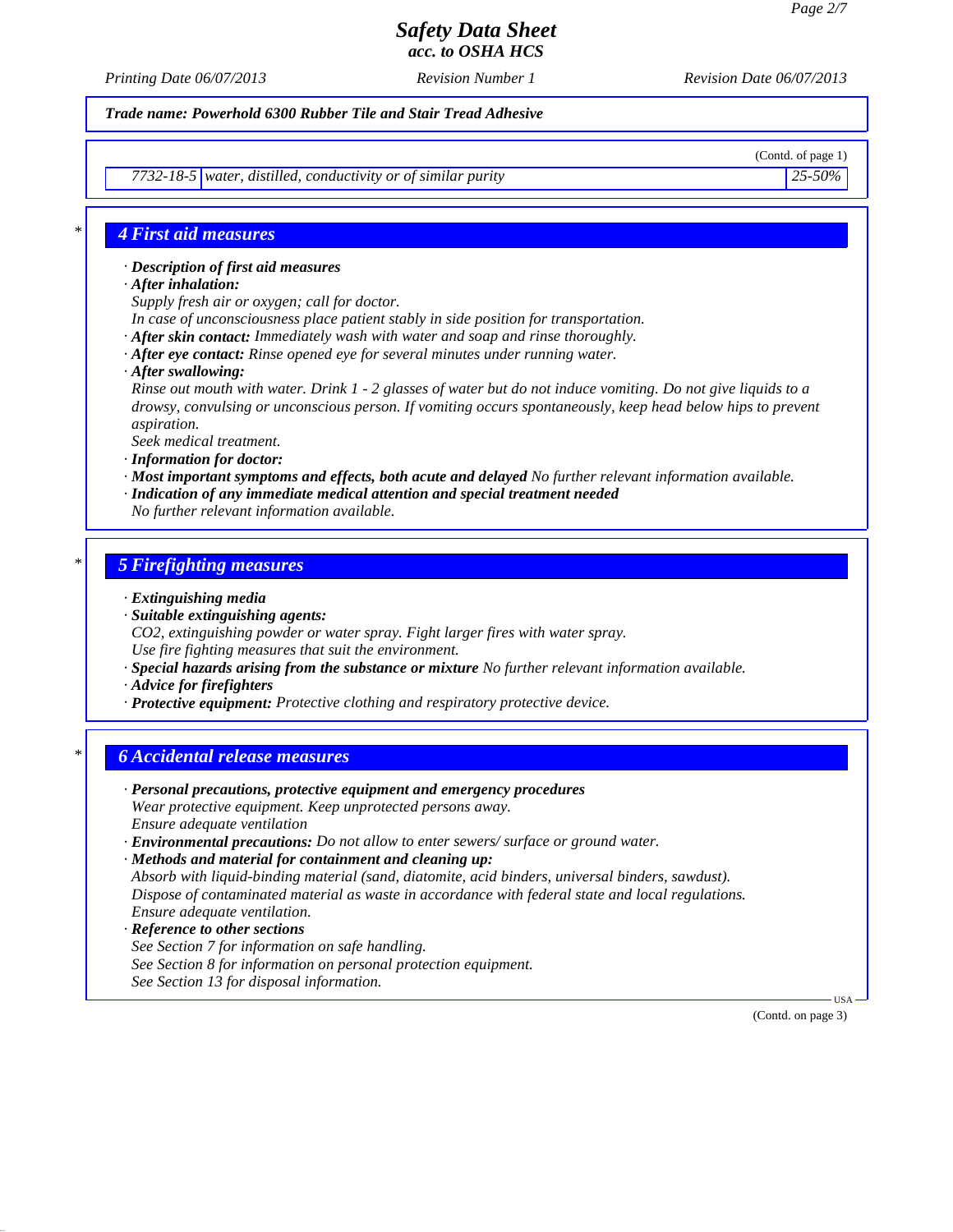*Printing Date 06/07/2013 Revision Number 1 Revision Date 06/07/2013*

#### *Trade name: Powerhold 6300 Rubber Tile and Stair Tread Adhesive*

(Contd. of page 2)

### *\* 7 Handling and storage*

*· Handling:*

- *· Precautions for safe handling*
- *Avoid prolonged or repeated contact with skin.*
- *Avoid contact with eyes.*
- *Wash thoroughly after handling.*
- *Prevent formation of aerosols.*
- *· Information about protection against explosions and fires: No special measures required.*
- *· Conditions for safe storage, including any incompatibilities*
- *· Storage:*
- *· Requirements to be met by storerooms and receptacles: Store above 40F.*
- *· Information about storage in one common storage facility: Store away from oxidizing agents.*
- *· Further information about storage conditions:*
- *Protect product from freezing.*
- *Keep receptacle tightly sealed.*
- *Freeze-thaw stable up to five cycles at 20F.*
- *· Specific end use(s) No further relevant information available.*

### *\* 8 Exposure controls/personal protection*

- *· Additional information about design of technical systems: No further data; see item 7.*
- *· Control parameters*
- *· Components with limit values that require monitoring at the workplace:*
- *The product does not contain any relevant quantities of materials with critical values that have to be monitored at the workplace.*
- *· Additional information: The lists that were valid during the creation were used as basis.*
- *· Exposure controls*
- *· Personal protective equipment (see listings below)*
- *· General protective and hygienic measures:*
- *The usual precautionary measures for handling chemicals should be followed.*
- *· Breathing equipment: Not necessary if room is well-ventilated.*
- *· Protection of hands: Protective gloves*
- *The glove material has to be impermeable and resistant to the product/ the substance/ the preparation.*
- *· Material of gloves*
- *Nitrile rubber, NBR*
- *Chloroprene rubber, CR*
- *The selection of the suitable gloves does not only depend on the material, but also on further marks of quality and varies from manufacturer to manufacturer.*
- *· Penetration time of glove material*
- *The exact break through time has to be found out by the manufacturer of the protective gloves and has to be observed.*
- *· Eye protection: Safety glasses with side shields.*
- *· Body protection: Protective work clothing*

(Contd. on page 4)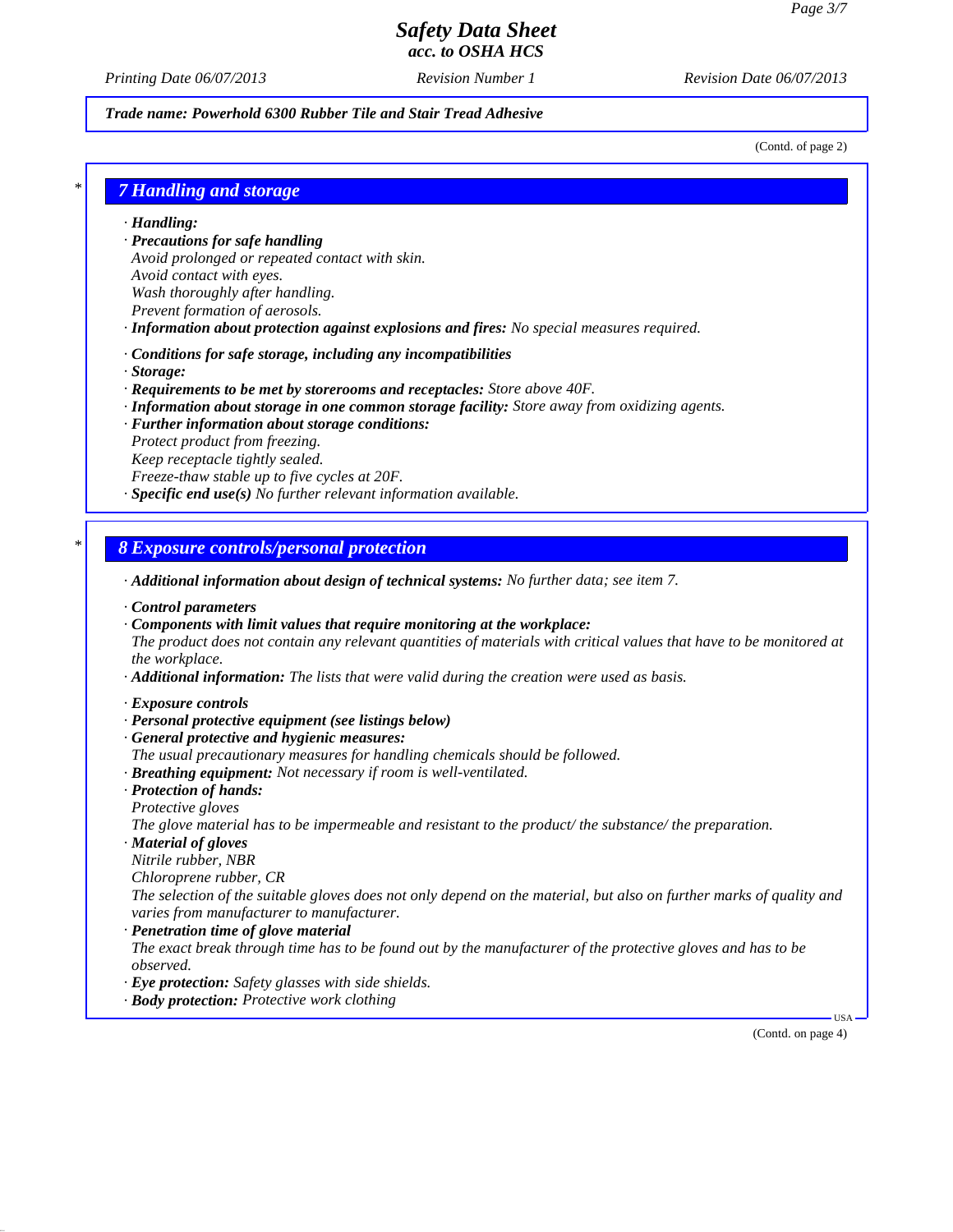*Printing Date 06/07/2013 Revision Number 1 Revision Date 06/07/2013*

*Trade name: Powerhold 6300 Rubber Tile and Stair Tread Adhesive*

(Contd. of page 3)

| · Information on basic physical and chemical properties      |                                                      |
|--------------------------------------------------------------|------------------------------------------------------|
| <b>General Information</b>                                   |                                                      |
| $\cdot$ Appearance:                                          |                                                      |
| Form:                                                        | Paste                                                |
| Color:                                                       | White<br>Characteristic                              |
| $\cdot$ Odor:<br>· Odour threshold:                          | Not determined.                                      |
| $\cdot$ pH-value at 20 $\textdegree$ C (68 $\textdegree$ F): | 8.3                                                  |
| Change in condition                                          |                                                      |
| <b>Melting point:</b>                                        | Undetermined.                                        |
| <b>Boiling point:</b>                                        | 100 °C (212 °F)                                      |
| · Flash point:                                               | Not applicable.                                      |
| · Flammability (solid, gaseous):                             | Not applicable.                                      |
| · Ignition temperature:                                      |                                                      |
| Decomposition temperature:                                   | Not determined.                                      |
| · Auto igniting:                                             | Product is not selfigniting.                         |
| · Danger of explosion:                                       | Product does not present an explosion hazard.        |
| · Flammable limits:                                          |                                                      |
| Lower:                                                       | Not determined.                                      |
| <b>Upper:</b>                                                | Not determined.                                      |
| $\cdot$ Vapor pressure at 20 $\cdot$ C (68 $\cdot$ F):       | 23 hPa $(17 \, \text{mm Hg})$                        |
| $\cdot$ Specific gravity at 20 °C (68 °F):                   | $1.19$ g/cm <sup>3</sup> (9.931 lbs/gal)             |
| · Relative density                                           | Not determined.                                      |
| · Vapour density                                             | Not determined.                                      |
| $\cdot$ Evaporation rate                                     | Not determined.                                      |
| · Solubility in / Miscibility with<br>Water:                 | Not miscible or difficult to mix.                    |
| · Partition coefficient (n-octanol/water): Not determined.   |                                                      |
|                                                              |                                                      |
| · Viscosity:                                                 | Not determined.                                      |
| Dynamic:<br>Kinematic:                                       | Not determined.                                      |
|                                                              |                                                      |
| · Solvent content:<br>Organic solvents:                      | $0.0\%$                                              |
| Water:                                                       | 27.0%                                                |
| VOC (Per EPA 24)                                             | not available GMS/L                                  |
| <b>Solids content:</b>                                       | 73.0%                                                |
| $·$ Other information                                        | California VOC Compliance:                           |
|                                                              | Solvent Free Product                                 |
|                                                              | SCAQMD Rule 1168: VOC COmpliant                      |
|                                                              | SCAQMD Rule 443.1: Grams per Liter of Material <10.0 |

(Contd. on page 5)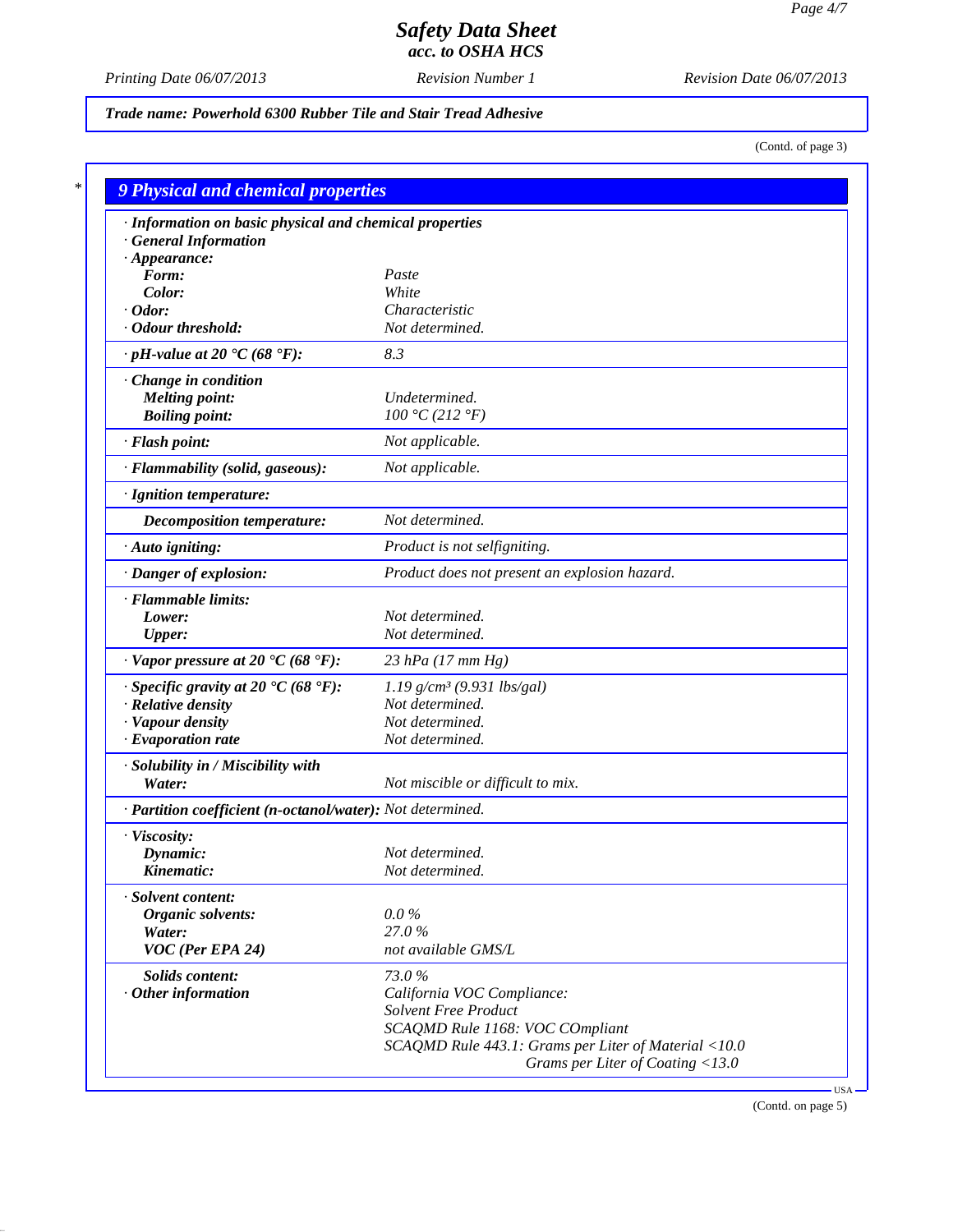*Printing Date 06/07/2013 Revision Number 1 Revision Date 06/07/2013*

*Trade name: Powerhold 6300 Rubber Tile and Stair Tread Adhesive*

(Contd. of page 4)

### *\* 10 Stability and reactivity*

- *· Reactivity*
- *· Chemical stability*
- *· Thermal decomposition / conditions to be avoided: No decomposition if used according to specifications.*
- *· Possibility of hazardous reactions No dangerous reactions known.*
- *· Conditions to avoid Temperatures below 40F (4.4C)*
- *· Incompatible materials: Reacts with oxidizing agents.*
- *· Hazardous decomposition products:*
- *Carbon monoxide and carbon dioxide*

*Hydrocarbons*

### *\* 11 Toxicological information*

- *· Information on toxicological effects*
- *· Acute toxicity:*
- *· Primary irritant effect:*
- *· on the skin: May irritate the skin.*
- *· on the eye: May irritate the eye.*
- *· Sensitization: No sensitizing effects known.*
- *· Additional toxicological information:*

*The product is not subject to classification according to internally approved calculation methods for preparations:*

*When used and handled according to specifications, the product does not have any harmful effects according to our experience and the information provided to us.*

*· Carcinogenic categories*

#### *· IARC (International Agency for Research on Cancer)*

*None of the ingredients is listed.*

*· NTP (National Toxicology Program)*

*None of the ingredients is listed.*

## *\* 12 Ecological information*

- *· Toxicity*
- *· Aquatic toxicity: No further relevant information available.*
- *· Persistence and degradability No further relevant information available.*
- *· Behavior in environmental systems:*
- *· Bioaccumulative potential No further relevant information available.*
- *· Mobility in soil No further relevant information available.*
- *· Additional ecological information:*
- *· General notes: At present there are no ecotoxicological assessments.*
- *· Results of PBT and vPvB assessment*
- *· PBT: Not applicable.*
- *· vPvB: Not applicable.*
- *· Other adverse effects No further relevant information available.*

(Contd. on page 6)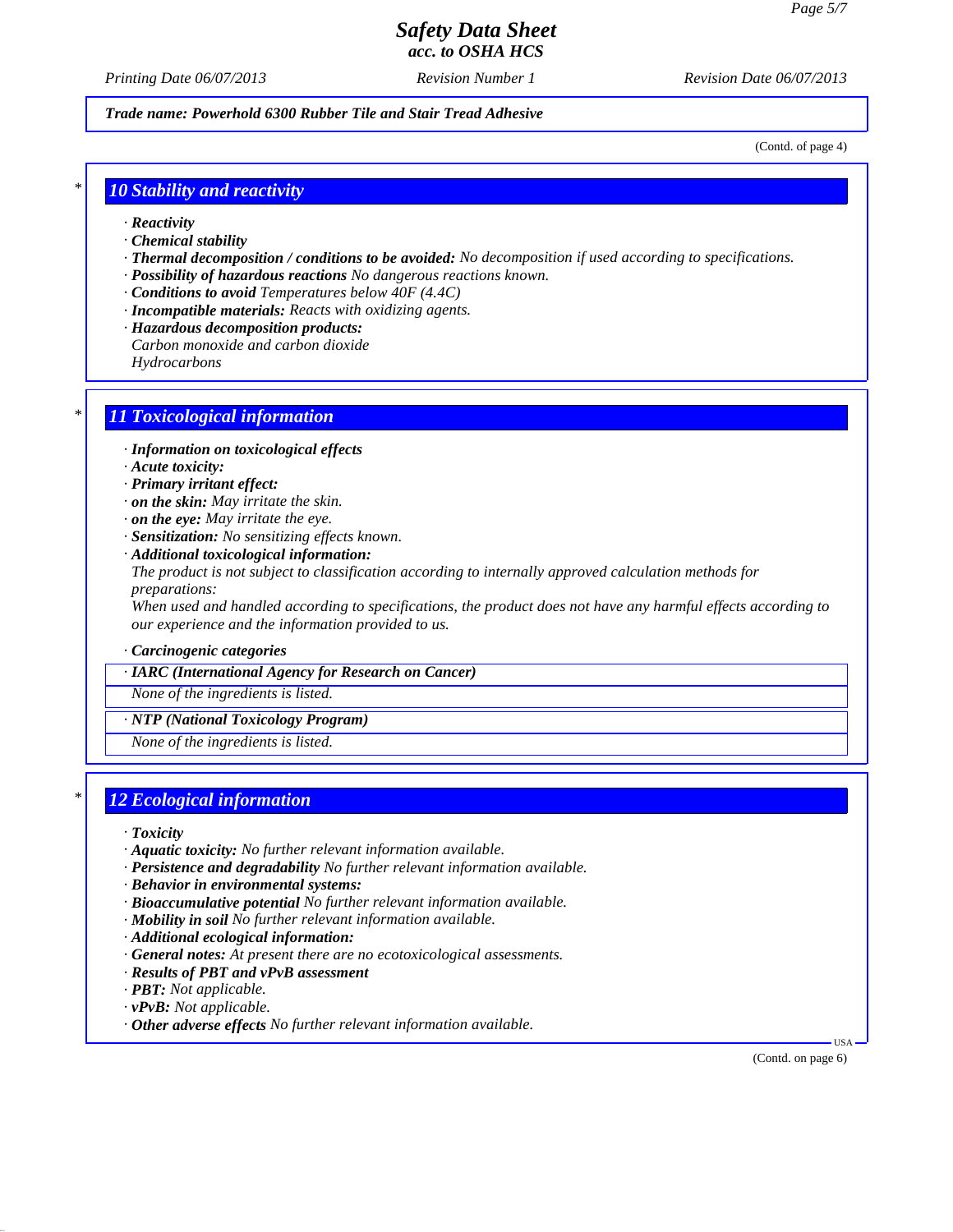*Printing Date 06/07/2013 Revision Number 1 Revision Date 06/07/2013*

*Trade name: Powerhold 6300 Rubber Tile and Stair Tread Adhesive*

(Contd. of page 5)

#### *\* 13 Disposal considerations*

*· Waste treatment methods*

*· Recommendation: Must be specially treated adhering to official regulations.*

*· Uncleaned packagings:*

*· Recommendation: Disposal must be made according to official regulations.*

## *\* 14 Transport information*

| $\cdot$ UN-Number<br>· DOT, ADR, ADN, IMDG, IATA                                          | Void                                                 |
|-------------------------------------------------------------------------------------------|------------------------------------------------------|
| $\cdot$ UN proper shipping name<br>· DOT, ADR, ADN, IMDG, IATA                            | Void                                                 |
| $\cdot$ Transport hazard class(es)                                                        |                                                      |
| · DOT, ADR, ADN, IMDG, IATA<br>· Class                                                    | Void                                                 |
| · Packing group<br>· DOT, ADR, IMDG, IATA                                                 | Void                                                 |
| · Environmental hazards:                                                                  | Not applicable.                                      |
| Special precautions for user                                                              | Not applicable.                                      |
| $\cdot$ Transport in bulk according to Annex II of<br><b>MARPOL73/78 and the IBC Code</b> | Not applicable.                                      |
| · Transport/Additional information:                                                       | Not dangerous according to the above specifications. |
| · UN "Model Regulation":                                                                  |                                                      |

## *\* 15 Regulatory information*

- *· Safety, health and environmental regulations/legislation specific for the substance or mixture · Sara*
- *· Section 355 (extremely hazardous substances):*

*None of the ingredients is listed.*

*· Section 313 (Specific toxic chemical listings):*

*None of the ingredients is listed.*

*· TSCA (Toxic Substances Control Act):*

*All components of this product are on the TSCA Inventory or are exempt from TSCA Inventory requirements.*

*· Proposition 65*

*· Chemicals known to cause cancer:*

*None of the ingredients is listed.*

*· Chemicals known to cause reproductive toxicity:*

*None of the ingredients is listed.*

(Contd. on page 7)

USA